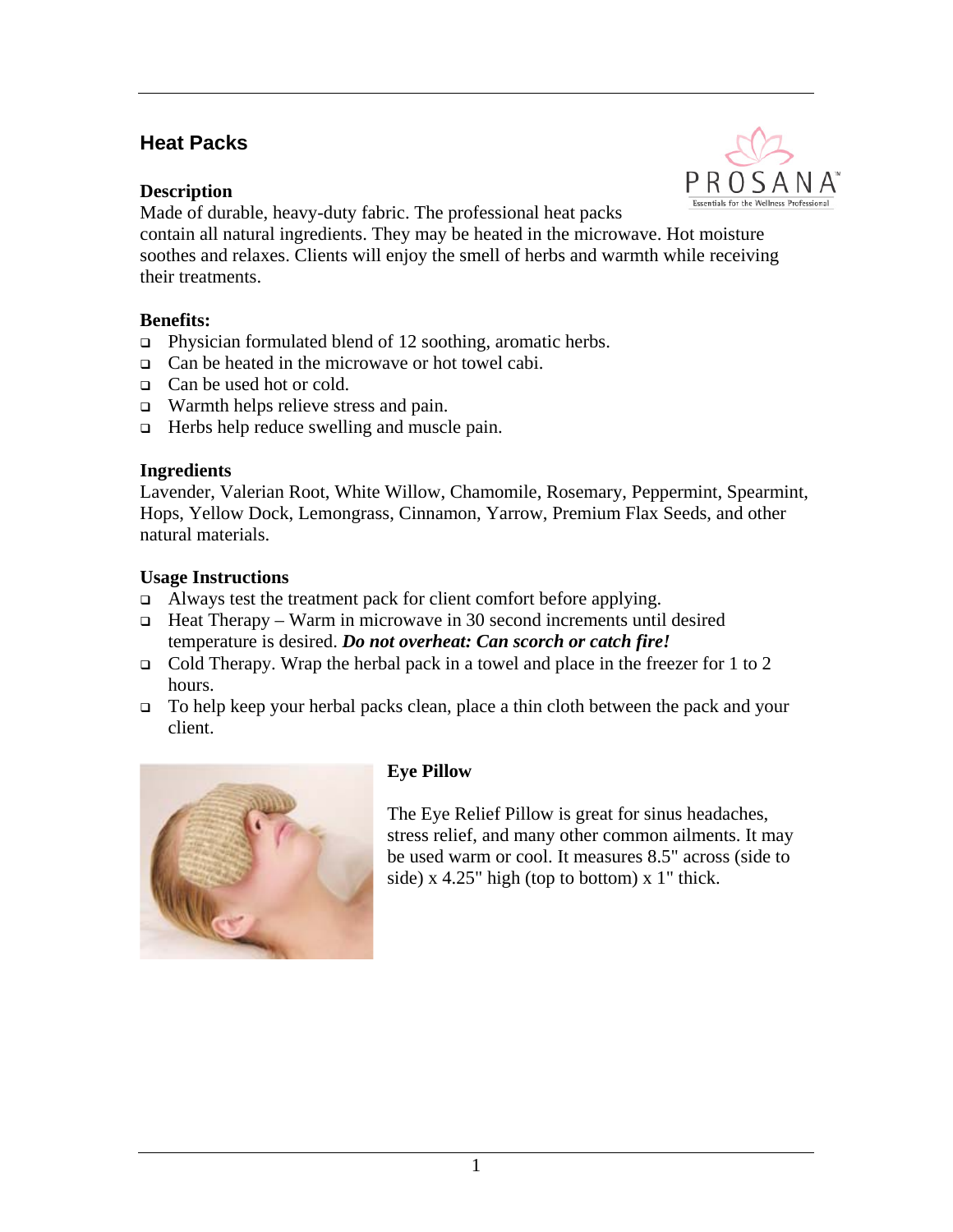

## **Décolleté Neck Wrap**

The Décolleté Neck Wrap is great for arthritis, neck and shoulder pain, stress relief, and many other common ailments. The unique shape of this neck wrap allows the massage therapist or esthetician to warm the client's neck and décolleté before massage and facial treatments. It weighs approximately 3 pounds and measures 28"L x 5.5"W.



## **Back Heat Pack**

An excellent addition to all professional massage, facial, and body treatments, the Back Heat Pack covers the entire torso for total body warmth. It weighs approximately 7 pounds and measures 22"L x 15"W.



#### **Booties**

Enhance your treatments and services with a fabulous heat pack for the feet. The warmth and comfortable texture will soothe and relax the muscles as your client is pampered with this therapeutic treat. These packs contain all natural ingredients and when heated in the microwave, emit analgesic, hot moisture, which is a

preferred method of relieving sore muscles. Aching feet appreciate the soft and relaxing Herbal Booties, especially when heated. Special herbs reduce swelling and muscle pain. Weight – approximately 1 lb. 3 oz.

Disposable plastic liners are available to protect the Booties from product on the feet. (C602T or C226T)

Regular Size Booties: Fit up to women's size 10. each. Extra-Large Booties: Fit up to men's size 12-13.